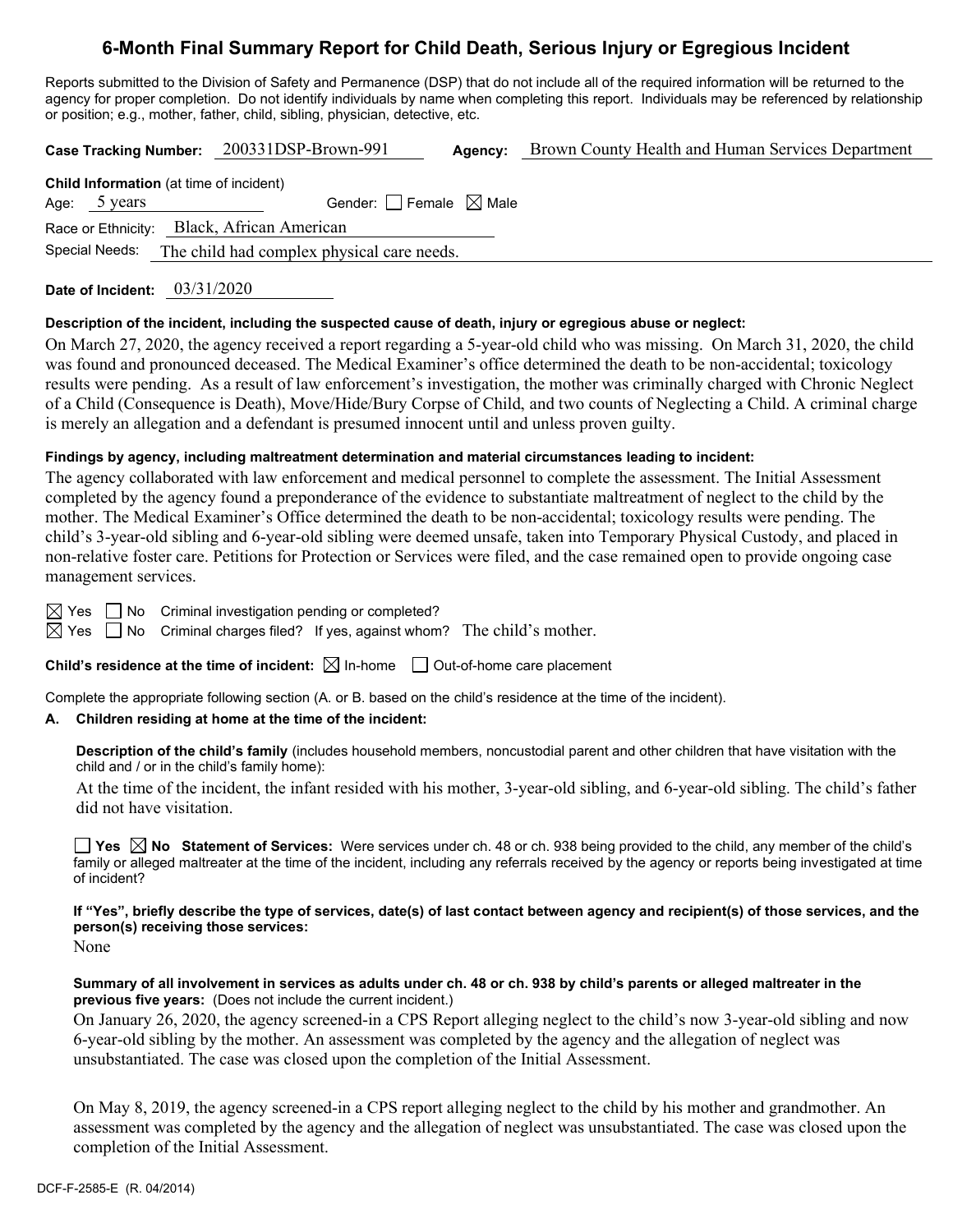On March 13, 2019, the agency screened-in a CPS report alleging neglect to the child, his now 3-year-old sibling, and his now 6-year-old sibling by the mother. An assessment was completed by the agency and the allegation of neglect was unsubstantiated. The case was closed upon the completion of the Initial Assessment.

On December 7, 2018, the agency screened-in a CPS report for Alternative Response alleging neglect to the child by his mother and father. An assessment was completed by the agency and it was determined services were not needed. The family was referred to early childhood services and the case was closed upon the completion of the Initial Assessment.

On December 9, 2015, the agency screened-in a CPS report for Alternative Response alleging neglect to the child by his mother. An assessment was completed by the agency and it was determined services were not needed. The family was referred to family support and early childhood services and the case was closed upon the completion of the Initial Assessment.

**Summary of actions taken by the agency under ch. 48, including any investigation of a report or referrals to services involving the child, any member of the child's family living in this household and the child's parents and alleged maltreater.** (Does not include the current incident.)

(Note: Screened out reports listed in this section may include only the date of the report, screening decision, and if a referral to services occurred at Access. Reports that do not constitute a reasonable suspicion of maltreatment or a reason to believe that the child is threatened with harm are not required to be screened in for an Initial Assessment, and no further action is required by the agency.)

On January 31, 2020, the agency screened-out a CPS Report.

On January 26, 2020, the agency screened-in a CPS Report alleging neglect to the child's now 3-year-old sibling and now 6-year-old sibling by the mother. An assessment was completed by the agency and the allegation of neglect was unsubstantiated. The case was closed upon completion of the Initial Assessment.

On January 10, 2020, the agency screened-out a CPS Report.

On December 2, 2019, the agency screened-out a CPS report.

On May 8, 2019, the agency screened-in a CPS report alleging neglect to the child by his mother and grandmother. An assessment was completed by the agency and the allegation of neglect was unsubstantiated. The case was closed upon the completion of the Initial Assessment.

On March 13, 2019, the agency screened-in a CPS report alleging neglect to the child, his now 3-year-old sibling, and his now 6-year-old sibling by the mother. An assessment was completed by the agency and the allegation of neglect was unsubstantiated. The case was closed upon the completion of the Initial Assessment.

On December 7, 2018, the agency screened-in a CPS report for Alternative Response alleging neglect to the child by his mother and father. An assessment was completed by the agency and it was determined services were not needed. The family was referred to early childhood services and the case was closed upon the completion of the Initial Assessment.

On December 6, 2018, the agency screened-out a CPS report.

On December 9, 2015, the agency screened-in a CPS report for Alternative Response alleging neglect to the child by his mother. An assessment was completed by the agency and it was determined services were not needed. The family was referred to family support and early childhood services and the case was closed upon the completion of the Initial Assessment.

#### **Summary of any investigation involving the child, any member of the child's family and alleged maltreater conducted under ch. 48 and any services provided to the child and child's family since the date of the incident:**

The agency collaborated with law enforcement and medical personnel to complete the assessment. The Initial Assessment completed by the agency found a preponderance of the evidence to substantiate maltreatment of neglect to the child by the